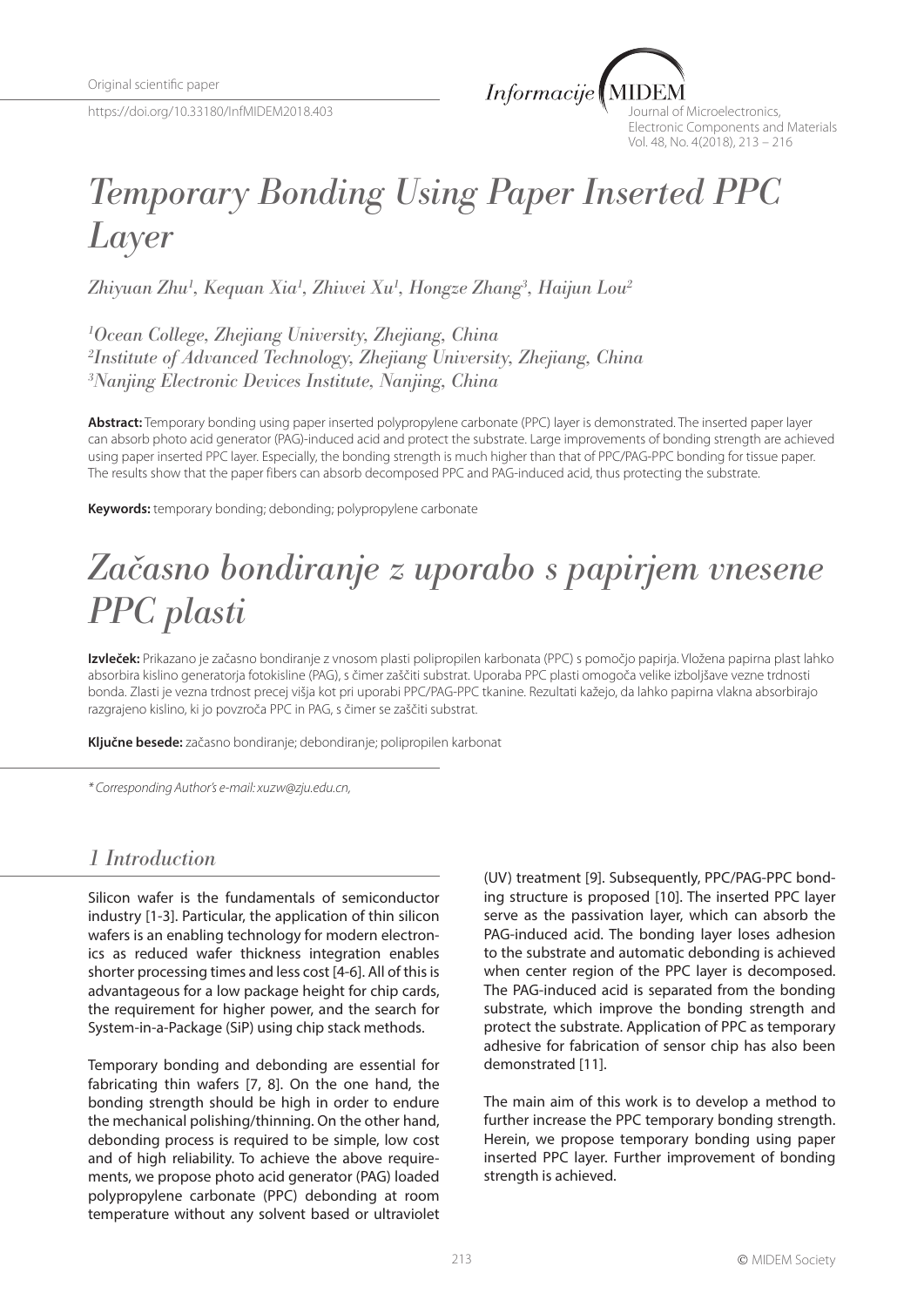### *2 Experimental*

Temporary bonding and debonding using paper inserted PPC layer is proposed to protect the substrate and improve the bonding strength. The bonding structure is shown in Fig. 1a. The PPC polymers (QPAC 40) used in this work were obtained from Empower Materials and have a molecular weight of 196 kg ∕ mol. The PPC solution was prepared by dissolving pure PPC in acetone under constant stirring to form a 20 wt% solution. Tetrakis(penta-fluorophenyl) borate-4-methylphenyl [4-(1-methylethyl)-phenyl] iodonium tetrakis (pentafluorophenyl) borate is used as the PAG and obtained from tokyo chemical industry Co. The PAG-PPC solution was prepared by adding PAG (about 1 wt% of the PPC) to the PPC solution. Printer paper, tissue paper and silicone paper are used as the paper insertion layer. The main chemical compositions of the paper insertion are cellulose, hemicellulose, lignin, calcium carbonate, etc. The paper fiber can interlace with PPC polymer and absorb PAG-induced acid. Silicon paper is fabricated by treating printer paper with silicone, so it is nonstick and heatproof. The glass substrates (10mm×10mm) are obtained from Dongsheng Corporation with density of 2.2 g/cm<sup>3</sup>, tensile strength of  $\sim$  50 MPa and inflection resistance of 60-70 MPa. The PPC solution was poured onto the glass substrate facade. The acetone was then removed by baking the specimen for 10 min at 60 °C. Subsequently, paper layer is attached on PPC surface, followed by dropping of PAG-PPC solution and solvent evaporation. Bonding of the fabricated samples is achieved using a hot press (Carver, Inc.) at bonding pressure of 0.2MPa. The bonding temperatures for thermal bonding 1 and 2 are 100℃ and 200℃, respectively. The morphology of the substrate surface is examined using Hitachi TM3000 scanning electron microscope (SEM).

#### *3 Results and Discussions*

The decomposition products of PPC include cyclic propylene carbonate (cPC), propylene glycol, and  $\text{CO}_{2'}$  which indicates that decomposed PPC is liquid at room temperature. The (SEM image of typical paper fiber is shown in Fig. 2. It is obvious that the cellulose fiber of paper can absorb decomposed PPC and PAGinduced acid. Thus, PPC is less consumed and there is PPC remained beneath the paper layer, the substrate is protected and the bonding strength is improved. Under high bonding temperature ( $>$ 170°C, represent as thermal bonding 2 in Fig. 1a1), sufficient PAG-induced acid is produced, consuming the entire PPC layer between paper layer and achieving automatic debonding at room temperature without any solvent based or UV

treatment. Under low bonding temperature (<130℃, represent as thermal bonding 1 in Fig. 1a2), a portion of PAG is activated and less PAG-induced acid is produced, and a considerable portion of acid is also absorbed by paper fiber. Thus, a subsequent UV irradiation or heating is required to achieve complete debonding.



**Figure 1:** Schematic of temporary bonding and debonding process

a PPC/Paper/PAG-PPC bonding structure

a1 Bonding at high temperature( $>$ 170°C) and subsequent automatic debonding for PPC/Paper/PAG-PPC structure

a2 Bonding at low temperature(<130℃) and subsequent debonding for PPC/Paper/PAG-PPC structure



**Figure 2:** SEM image of typical paper fiber

Glass substrates are used to demonstrate and compare the bonding results. The results are shown in table 1. It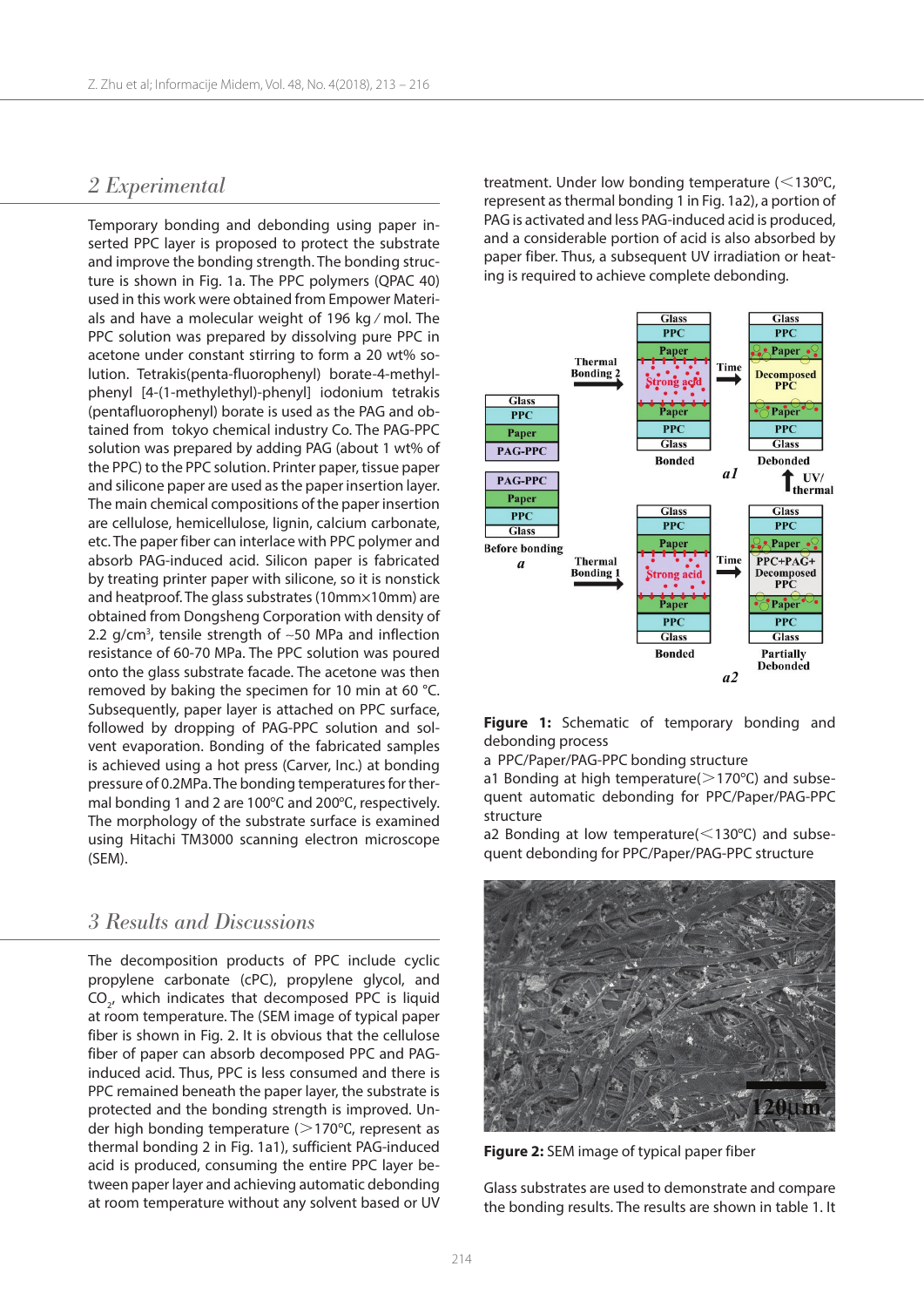can be seen from table 1 that large improvements of bonding strength are achieved using paper inserted PPC layer. This effect is especially obvious for tissue paper, which absorb more PAG-induced acid. For printer paper and tissue paper, the bonding strength decrease significantly when bonding temperature increases to 200℃, which is probably caused by damage of fiber structure. On the contrary, there is no significant decrease of bonding strength of silicone paper inserted PPC layer, which can be attributed to the heat resistance property of silicone paper.

In order to adjust the debonding time, heating or UV irradiation processes after bonding is used. All the bonded samples fabricated in this work are successfully debonded.

**Table 1:** Comparison of the bonding strength of different methods demonstrated using glass substrates

perature, excessive PAG-induced acid is produced, consuming the PPC protection layer at multiple locations and and leaving PPC residue. The PAG-induced acid can cause damage to the substrate and decrease the reliability of circuit where PPC protection layer is consumed.

Fig. 4 shows the SEM image of typical surface morphology of debonded samples for PPC/silicone paper/PAG-PPC under thermal bonding 2. The results show that the upper surface of paper is the debonding interface, which indicate that the PPC layer beneath paper insertion is hardly decomposed. This corresponds well with the bond mechanism which state that paper fibers can absorb decomposed PPC and PAG-induced acid. Thus, PPC is less consumed and there is PPC remained beneath the paper layer, the substrate is protected and the bonding strength is improved. The improvements of bonding strength have also been demonstrated in Table 1.

| Ref.                        | Bonding strength (MPa) |                    |
|-----------------------------|------------------------|--------------------|
|                             | Thermal bonding 1      | Thermal bonding 2  |
| Printer paper in this work  | $3.9 \pm 0.45$ MPa     | $1.7 \pm 0.33$ MPa |
| Tissue paper in this work   | $4.1 \pm 0.29$ MPa     | $2.3 \pm 0.12$ MPa |
| Silicone paper in this work | $3.5 \pm 0.19$ MPa     | $3.2 \pm 0.43$ MPa |
| PAG-PPC bonding in [9]      | $3.0 \pm 0.34$ MPa     | $2.1 \pm 0.18$ MPa |
| PPC/PAG-PPC bonding in [10] | $3.3 \pm 0.26$ MPa     | $2.7 \pm 0.25$ MPa |

The surface morphologies of debonded samples were observed by SEM. Fig. 3 shows the SEM image of typical surface morphology of debonded samples for PAG-PPC bonding under thermal bonding 2. PPC residue was observed. The results correspond well with the bond mechanism which state that under high bonding tem-



**Figure 3:** SEM image of typical surface morphology of debonded samples for PAG-PPC bonding under thermal bonding 2

**Figure 4:** SEM image of typical surface morphology of debonded samples for PPC/silicone paper/PAG-PPC under thermal bonding 2.

#### *4 Conclusion*

This letter proposes temporary bonding and debonding using paper inserted PPC layer. The paper insertion can absorb PAG-induced acid and increase bonding strength. In order to adjust the debonding time, heating or UV irradiation processes after bonding is used.

## *5 Acknowledgments*

This work was supported by National Natural Science Foundation of China (Grant No. 61804132). The author would like to thank the Animal Science Experimental Teaching Center of Zhejiang University for SEM characterization. The author would like to thank Prof. Yufeng Jin and Prof. Min Yu from Peking University for their help in previous work. The author would also like to